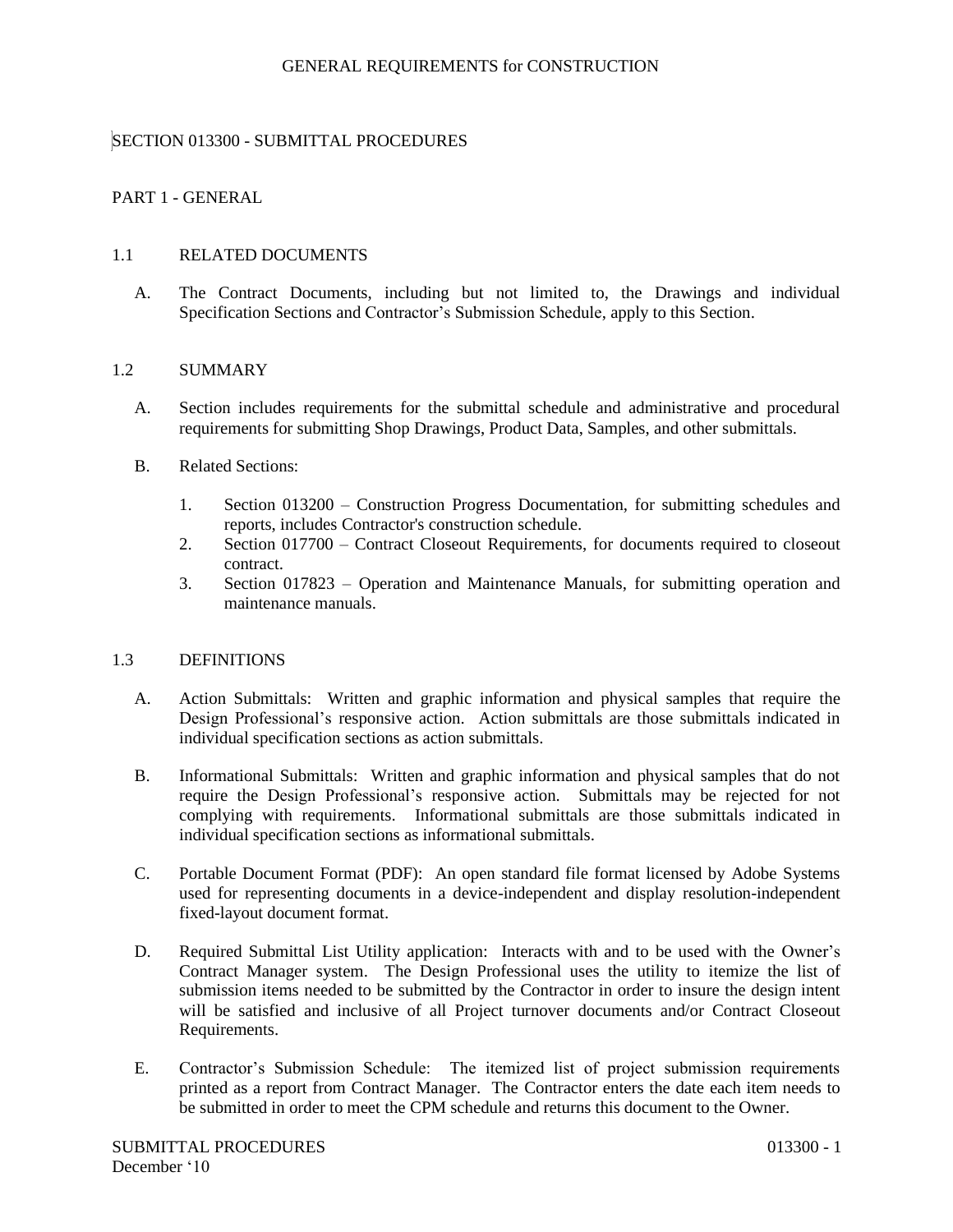## 1.4 ACTION SUBMITTALS

- A. Submittal Schedule: The Contractor's Submission Schedule is attached to this section, prepared by the Design Professional. The Contractor is to coordinate and cooperate with the Owner and Design Professional to arrange in chronological order by dates required by the construction schedule. Coordinate time required for review, ordering, manufacturing, fabrication, and delivery to establish dates. Coordinate additional time required for making corrections or modifications to submittals noted by the Design Professional and additional time for handling and reviewing submittals required by those corrections.
	- 1. Coordinate the Contractor's Submission Schedule with list of subcontracts, the schedule of values, and coordinated CPM schedule.
	- 2. Initial Submittal: Submit in accordance with start-up CPM schedule. Include submittals required during the first 60 days of construction. List those submittals required to maintain orderly progress of the Work and those required early because of long lead time for manufacture or fabrication.
	- 3. Final Submittal: Submit concurrently in accordance with the complete CPM schedule.
		- a. Coordinate with the Owner and Design Professional revised Contractor's Submission Schedule to reflect changes in current status and timing for submittals.
- B. Format for Submittals: Submit required submittals in electronic (PDF) file format.

## 1.5 SUBMITTAL ADMINISTRATIVE REQUIREMENTS

A. Design Professional's Digital Data Files: Electronic copies of CAD Drawings of the Contract Drawings will not be provided by the Design Professional for the Contractor's use in preparing submittals.

Coordination: Coordinate preparation and processing of submittals with the performance of the Work.

- 1. Coordinate each submittal with fabrication, purchasing, testing, delivery, other submittals, and related activities that require sequential activity.
- 2. Commissioning Authority will review submittals applicable to systems being commissioned for compliance with commissioning needs, concurrent with the Design Professional review and approval.
- 3. Submit all submittal items required for each Specification Section concurrently unless partial submittals for portions of the Work are indicated on approved submittal schedule.
- 4. Submit action submittals and informational submittals required by the same Specification Section as separate packages under separate transmittals.
- 5. Coordinate transmittal of different types of submittals for related parts of the Work so processing will not be delayed because of need to review submittals concurrently for coordination.
	- a. Submit Operation and Maintenance Manuals concurrent with action submittal.
	- b. The Owner or Design Professional reserves the right to withhold action on a submittal requiring coordination with other submittals until related submittals are received.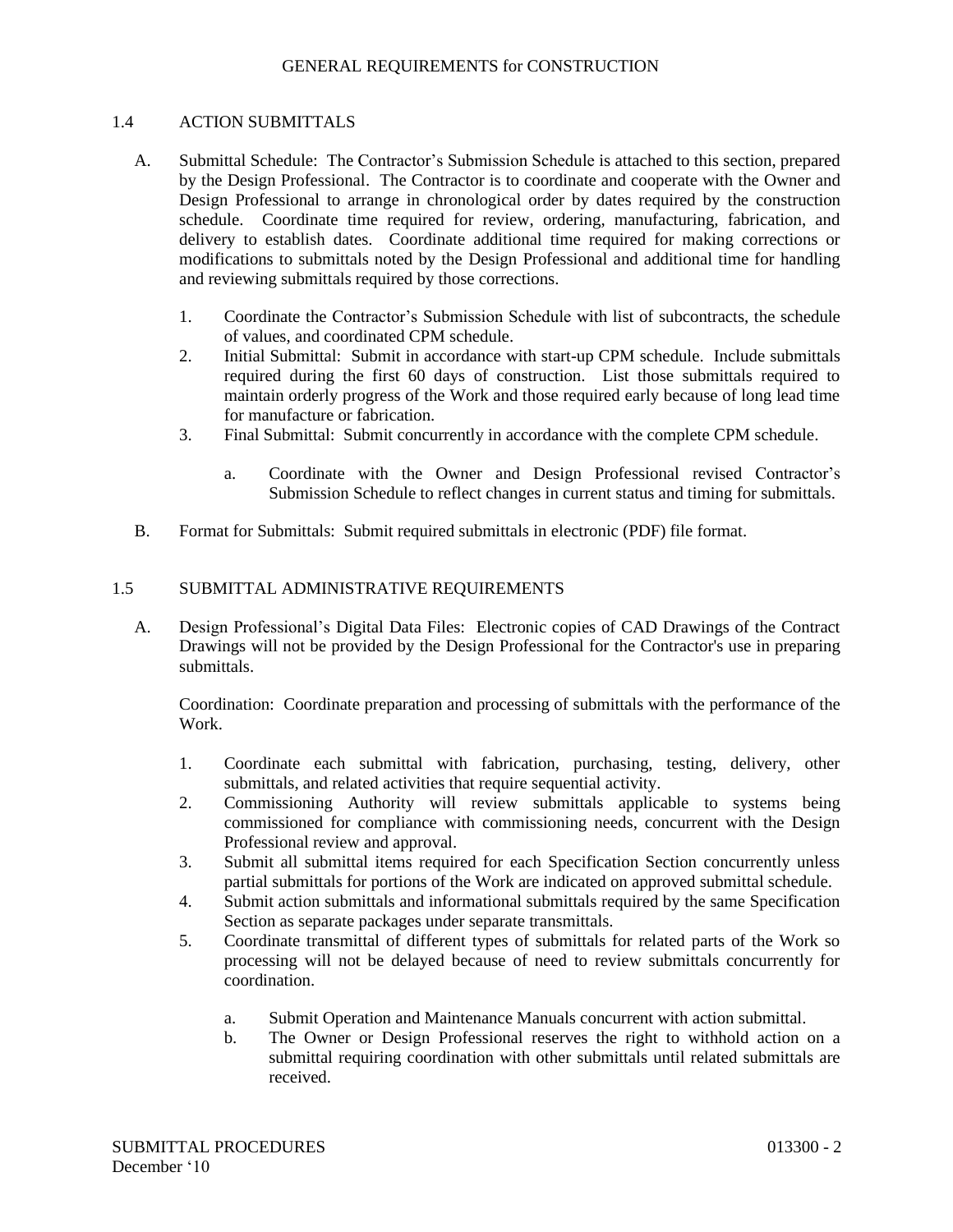- B. Processing Time: Allow time for submittal review, including time for re-submittals, as follows. Time for review shall commence on the Design Professional's receipt of submittal. No extension of the Contract Time will be authorized because of failure to transmit submittals enough in advance of the Work to permit processing, including re-submittals.
	- 1. Initial Review: Allow 15 days for initial review of each submittal. Allow additional time if coordination with subsequent submittals is required. The Design Professional will advise the Contractor when a submittal being processed must be delayed for coordination.
	- 2. Intermediate Review: If intermediate submittal is necessary, process it in same manner as initial submittal.
	- 3. Re-submittal Review: Allow 15 days for review of each re-submittal.
	- 4. Sequential Review: Where sequential review of submittals by the Design Professional's consultants, the Owner, or other parties is indicated, allow 21 days for initial review of each submittal.
- C. Identification and Information: Place a permanent label or title block on each paper copy submittal item for identification.
	- 1. Indicate name of firm or entity that prepared each submittal on label or title block.
	- 2. Provide a space approximately 6 by 8 inches on label or beside title block to record Contractor's review and approval markings and action taken by the Design Professional.
	- 3. Include the following information for processing and recording action taken:
		- a. Project name.
		- b. Date.
		- c. Name of Design Professional.
		- d. Name of Construction Manager (if applicable).
		- e. Name of Contractor.
		- f. Name of subcontractor.
		- g. Name of supplier.
		- h. Name of manufacturer.
		- i. Submittal number including revision identifier.
			- 1) Submittal number shall be the submittal item number and Submittal Package number designated in the Contractor's Submission Schedule.
		- j. Drawing number and detail references, as appropriate.
		- k. Location(s) where product is to be installed, as appropriate.
		- l. Other necessary identification.
- D. Identification and Information: Identify and incorporate information in each electronic submittal file as follows:
	- 1. Assemble complete submittal package into a single indexed file with links enabling navigation to each item.
	- 2. Name file with submittal number or other unique identifier, including revision identifier.
	- 3. Provide means for insertion to permanently record the Contractor's review and approval markings and action taken by the Design Professional.
	- 4. Include the following information on an inserted cover sheet: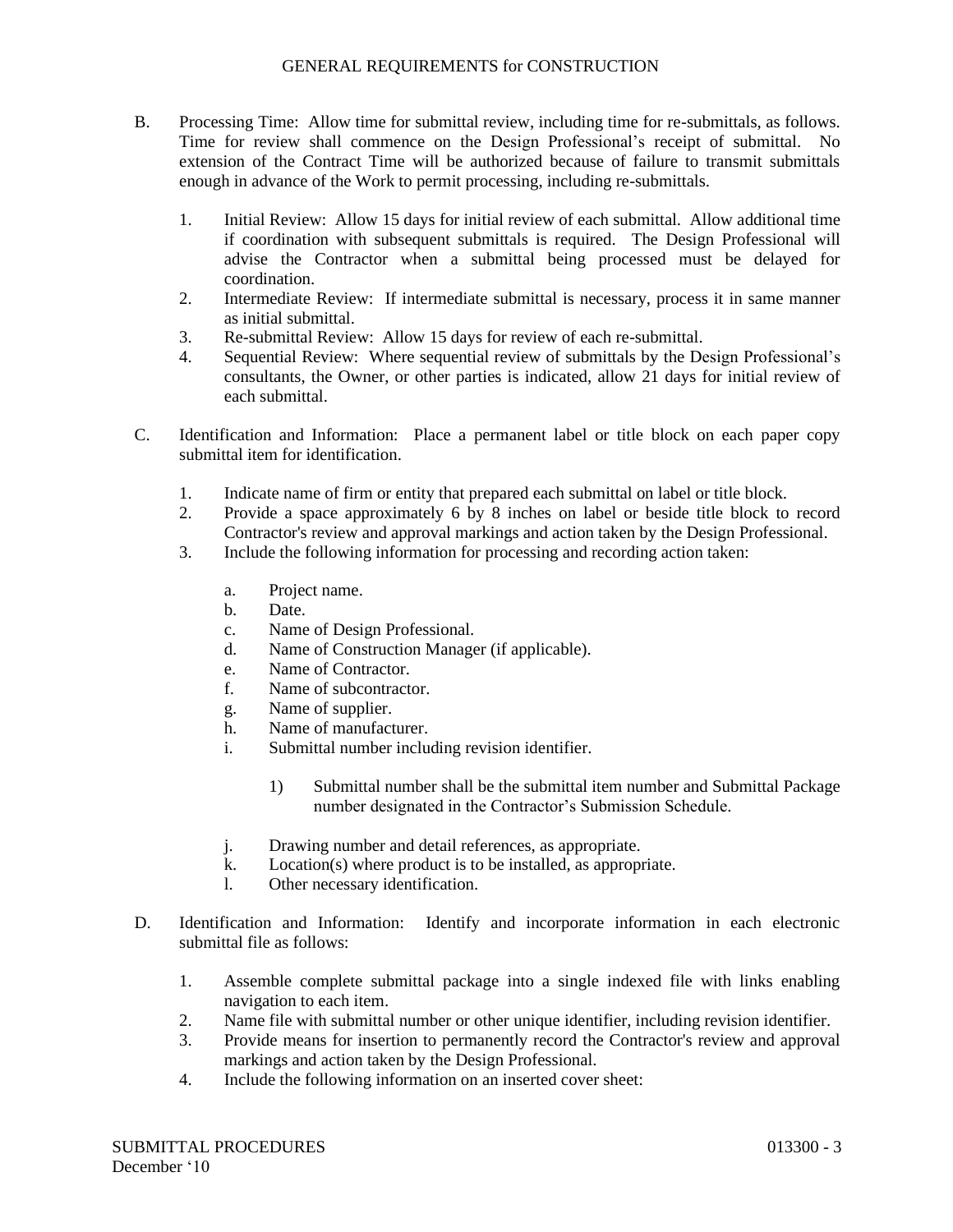- a. Project name.
- b. Date.
- c. Name and address of Design Professional.
- d. Name of Construction Manager (if applicable).
- e. Name of Contractor.
- f. Name of firm or entity that prepared submittal.
- g. Name of subcontractor.
- h. Name of supplier.
- i. Name of manufacturer.
- j. Number and title of appropriate Specification Section.
- k. Drawing number and detail references, as appropriate.
- l. Location(s) where product is to be installed, as appropriate.
- m. Related physical samples submitted directly.
- n. Other necessary identification.
- 5. Include the following information as keywords in the electronic file metadata:
	- a. Project name.
	- b. Number and title of appropriate Specification Section.
	- c. Manufacturer name.
	- d. Product name.
- E. Options: Identify options requiring selection by the Design Professional.
- F. Deviations: Identify deviations from the Contract Documents on submittals.
- G. Additional Copies: Unless the Design Professional observes noncompliance with provisions in the Contract Documents, initial submittal may serve as final submittal.
- H. Transmittal: Assemble each submittal individually and appropriately for transmittal and handling. Transmit each submittal using a transmittal form. The Design Professional will return submittals, without review**,** received from sources other than the Contractor.
	- 1. Transmittal Form: Use the Contractor's office form.
	- 2. Transmittal Form: Provide locations on form for the following information:
		- a. Project name.
		- b. Date.
		- c. Destination (To:).
		- d. Source (From:).
		- e. Names of subcontractor, manufacturer, and supplier.
		- f. Category and type of submittal.
		- g. Submittal purpose and description.
		- h. Specification Section number and title.
		- i. Indication of full or partial submittal.
		- j. Drawing number and detail references, as appropriate.
		- k. Transmittal numbered consecutively.
		- l. Submittal and transmittal distribution record.
		- m. Remarks.
		- n. Signature of transmitter.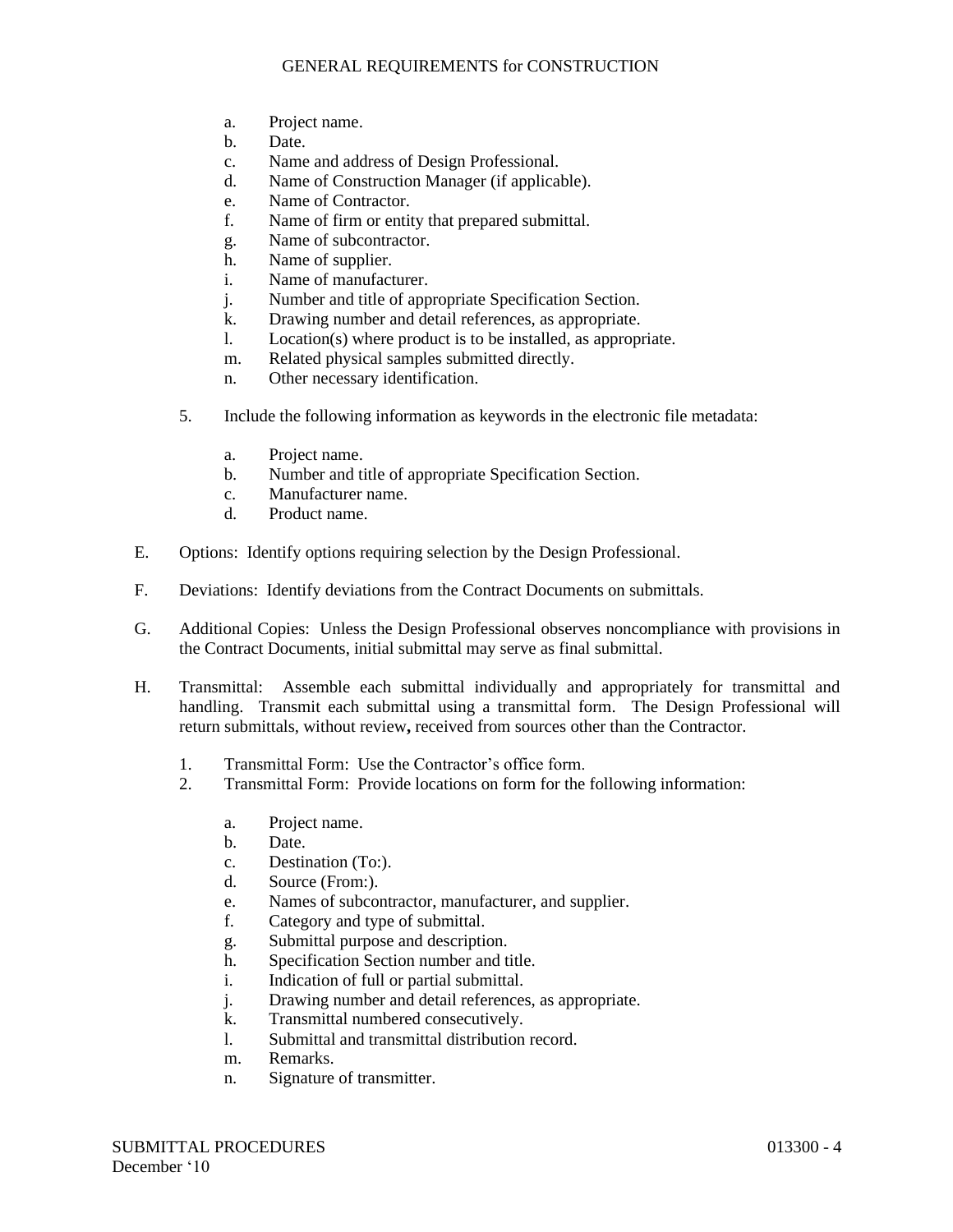- 3. On an attached separate sheet, prepared on the Contractor's letterhead, record relevant information, requests for data, revisions other than those requested by the Design Professional on previous submittals, and deviations from requirements in the Contract Documents, including minor variations and limitations. Include same identification information as related submittal.
- I. Re-submittals: Make re-submittals in same form and format.
	- 1. Note date and content of previous submittal.
	- 2. Note date and content of revision in label or title block and clearly indicate extent of revision.
	- 3. Resubmit submittals until they are marked with approval notation from the Design Professional's action stamp.
- J. Distribution: Furnish copies of final submittals to manufacturers, subcontractors, suppliers, fabricators, and installers, authorities having jurisdiction, and others as necessary for performance of construction activities. Show distribution on transmittal forms.
- K. Use for Construction: Use only final submittals that are marked with approval notation from the Design Professional's action stamp.

# PART 2 - PRODUCTS

## 2.1 SUBMITTAL PROCEDURES

- A. General Submittal Procedure Requirements: Prepare and submit submittals required by individual Specification Sections. Types of submittals are indicated in individual Specification Sections.
	- 1. Submit electronic submittals via email as electronic (PDF) files, to the Design Professional. If applicable, the Design Professional will forward submittals to the Commissioning Authority for systems being commissioned. The Owner may request paper copies of certain submittals for onsite coordination.
		- a. The Design Professional, through the Owner, will return annotated file. Annotate and retain one copy of file as an electronic Project turnover document file.
		- b. The Commissioning Authority through the Design Professional will return annotated file.
	- 2. Operation and Maintenance Manual Submittals: Submit concurrent with the Action Submittal, as related in individual Specification Sections.
	- 3. Closeout Submittals: Comply with requirements specified in Section 017700 Contract Closeout Requirements and as listed in the Contractor's Submission Schedule.
	- 4. Permits, Certificates and Certifications Submittals: Provide a statement that includes signature of entity responsible for preparing certification. Permits, Certificates and certifications shall be signed by an officer or other individual authorized to sign documents on behalf of that entity.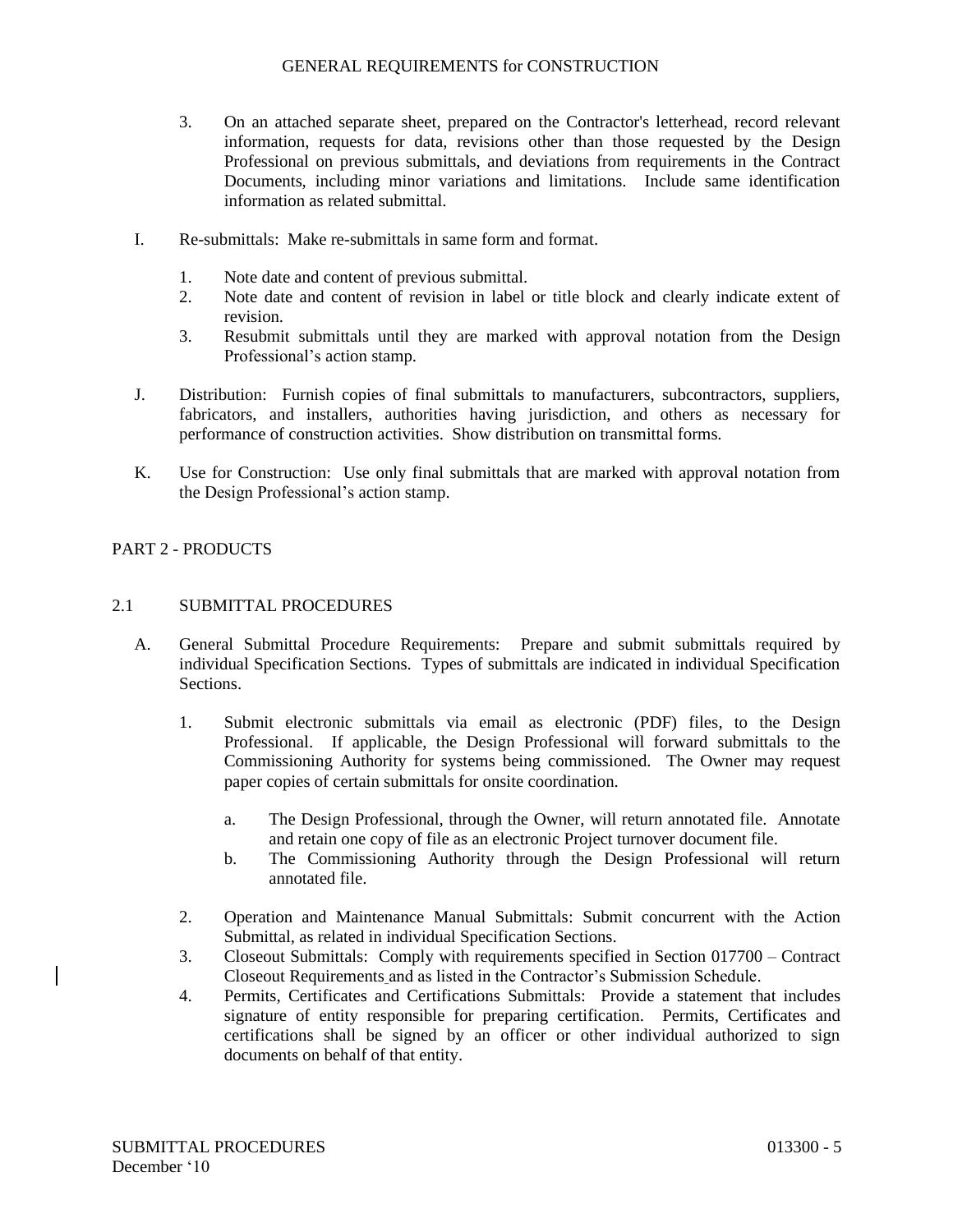- B. Product Data: Collect information into a single submittal for each element of construction and type of product or equipment.
	- 1. If information must be specially prepared for submittal because standard published data are not suitable for use, submit as Shop Drawings, not as Product Data.
	- 2. Mark each copy of each submittal to show which products and options are applicable.
	- 3. Include the following information, as applicable:
		- a. Submittal Package number and Submittal Item number.
		- b. Manufacturer's catalog cuts.
		- c. Manufacturer's product specifications.
		- d. Standard color charts.
		- e. Statement of compliance with specified referenced standards.
		- f. Testing by recognized testing agency.
		- g. Application of testing agency labels and seals.
		- h. Notation of coordination requirements.
		- i. Availability and delivery time information.
	- 4. For equipment, include the following in addition to the above, as applicable:
		- a. Wiring diagrams showing factory-installed wiring.
		- b. Printed performance curves.
		- c. Operational range diagrams.
		- d. Clearances required to other construction, if not indicated on accompanying Shop Drawings.
	- 5. Submit Product Data concurrent with Samples.
	- 6. Submit Product Data in electronic (PDF) file format.
- C. Shop Drawings: Prepare Project-specific information, drawn accurately to scale. Do not base Shop Drawings on reproductions of the Contract Documents or standard printed data.
	- 1. Preparation: Fully illustrate requirements in the Contract Documents. Include the following information, as applicable:
		- a. Submittal Package number and Submittal Item number.
		- b. Identification of products.
		- c. Schedules.
		- d. Compliance with specified standards.
		- e. Notation of coordination requirements.
		- f. Notation of dimensions established by field measurement.
		- g. Relationship and attachment to adjoining construction clearly indicated.
		- h. Seal and signature of professional engineer if specified.
	- 2. Sheet Size: Except for templates, patterns, and similar full-size drawings, submit Shop Drawings on sheets at least 8-1/2 by 11 inches but no larger than 30 by 42 inches.
- D. Samples: Submit Samples for review of kind, color, pattern, and texture for a check of these characteristics with other elements and for a comparison of these characteristics between submittal and actual component as delivered and installed.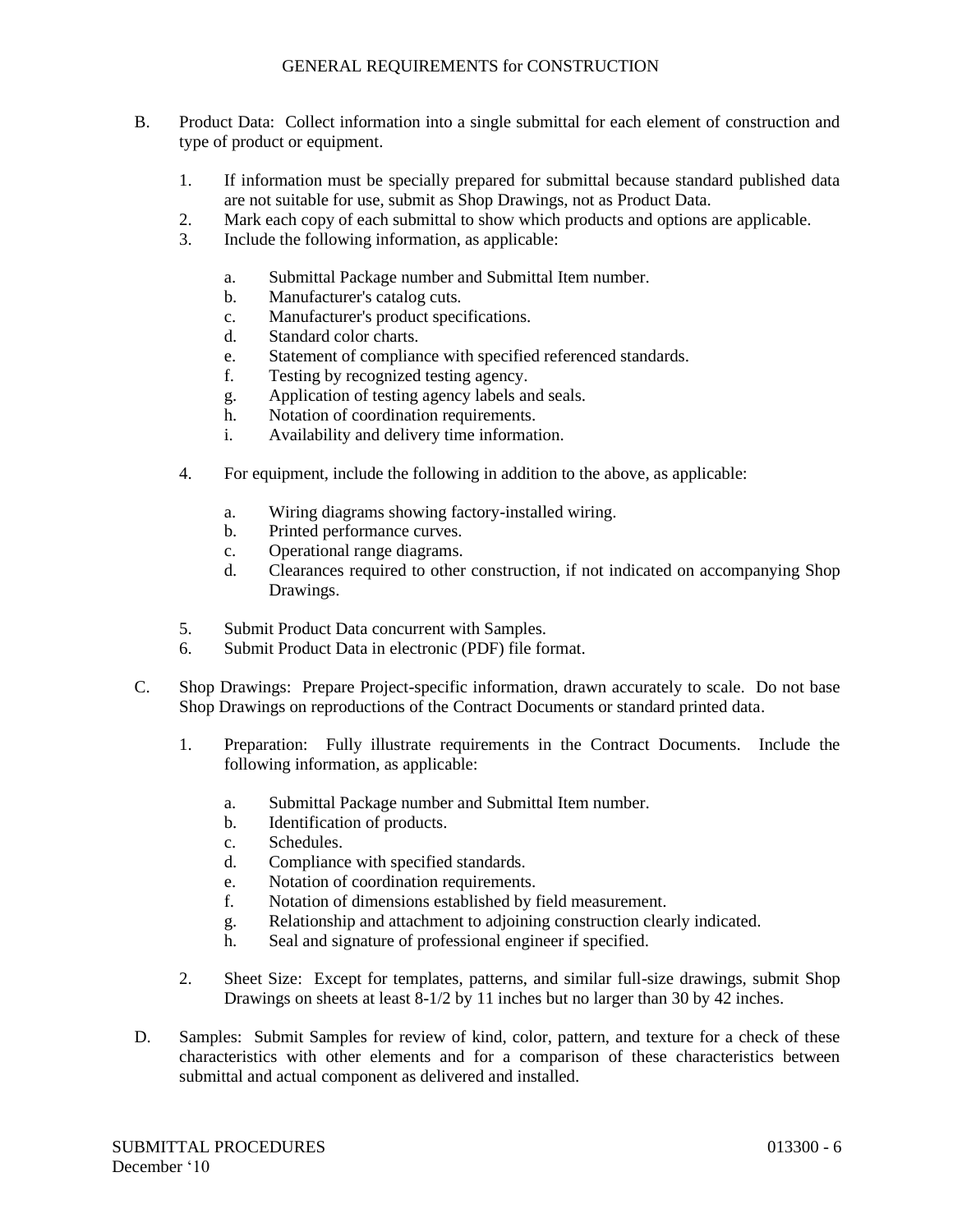- 1. Transmit Samples that contain multiple, related components such as accessories together in one submittal package.
- 2. Identification: Attach label on unexposed side of Samples that includes the following:
	- a. Submittal Package number and Submittal Item number.
	- b. Generic description of Sample.
	- c. Product name and name of manufacturer.
	- d. Sample source.
	- e. Number and title of applicable Specification Section.
- 3. Disposition: Maintain sets of approved Samples at Project site, available for qualitycontrol comparisons throughout the course of construction activity. Sample sets may be used to determine final acceptance of construction associated with each set.
	- a. Samples that may be incorporated into the Work are indicated in individual Specification Sections. Such Samples must be in an undamaged condition at time of use.
	- b. Samples not incorporated into the Work, or otherwise designated as the Owner's property, are the property of the Contractor.
- 4. Samples for Initial Selection: Submit manufacturer's color charts consisting of units or sections of units showing the full range of colors, textures, and patterns available.
	- a. Number of Samples: For turnover purpose, submit six full sets of available choices where color, pattern, texture, or similar characteristics are required to be selected from manufacturer's product line. The Design Professional, through the Owner, will return submittal with options selected.
- 5. Samples for Verification: Submit full-size units or Samples of size indicated, prepared from same material to be used for the Work, cured and finished in manner specified, and physically identical with material or product proposed for use, and that show full range of color and texture variations expected. Samples include, but are not limited to, the following: partial sections of manufactured or fabricated components; small cuts or containers of materials; complete units of repetitively used materials; swatches showing color, texture, and pattern; color range sets; and components used for independent testing and inspection.
	- a. Number of Samples: Submit six sets of Samples. The Design Professional, through the Owner, will retain two Sample sets; remainder will be returned. Mark up and retain one returned Sample set as a turnover sample.
		- 1) Submit a single Sample where assembly details, workmanship, fabrication techniques, connections, operation, and other similar characteristics are to be demonstrated.
		- 2) If variation in color, pattern, texture, or other characteristic is inherent in material or product represented by a Sample, submit at least six sets of paired units that show approximate limits of variations.
- E. Subcontract List: Prepare a written summary identifying individuals or firms proposed for each portion of the Work, including those who are to furnish products or equipment fabricated to a special design. Include the following information in tabular form: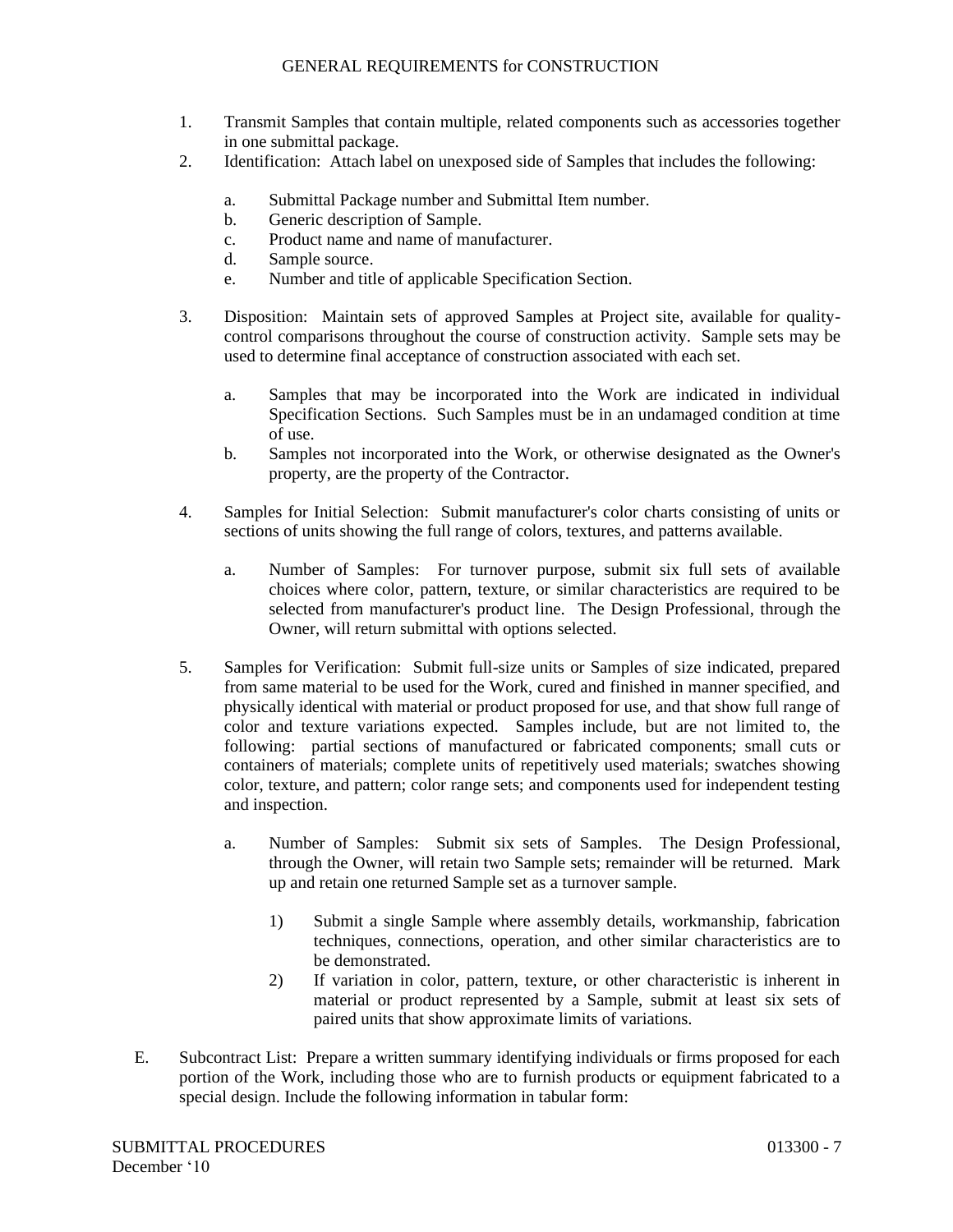- 1. Name, address, and telephone number of entity performing subcontract or supplying products.
- 2. Number and title of related Specification Section(s) covered by subcontract.
- 3. Drawing number and detail references, as appropriate, covered by subcontract.
- 4. Submit subcontract list in PDF electronic file, to the Owner.
- F. Qualification Data: Prepare written information that demonstrates capabilities and experience of firm or person. Include lists of completed projects with project names and addresses, contact information of architects and owners, and other information specified.
- G. Welding Certificates: Prepare written certification that welding procedures and personnel comply with requirements in the Contract Documents. Submit record of Welding Procedure Specification and Procedure Qualification Record on American Welding Society (AWS) forms. Include names of firms and personnel certified.
- H. OSHA Certificates: Upon the Owner's request, submit certificates of the OSHA 10-hour Construction Safety and Health Course – S1537-A, for all laborers, workers and mechanics working on site.
- I. Installer Certificates: Upon the Owner's request, submit written statements on manufacturer's letterhead certifying that Installer complies with requirements in the Contract Documents and, where required, is authorized by manufacturer for this specific Project.
- J. Manufacturer Certificates: Upon the Owner's request, submit written statements on manufacturer's letterhead certifying that manufacturer complies with requirements in the Contract Documents. Include evidence of manufacturing experience where required.
- K. Material Test Reports: Submit reports written by a qualified testing agency, on testing agency's standard form, indicating and interpreting test results of material for compliance with requirements in the Contract Documents.
- L. Preconstruction Test Reports: Submit reports written by a qualified testing agency, on testing agency's standard form, indicating and interpreting results of tests performed before installation of product, for compliance with performance requirements in the Contract Documents.
- M. Field Test Reports: Submit reports indicating and interpreting results of field tests performed either during installation of product or after product is installed in its final location, for compliance with requirements in the Contract Documents.

# PART 3 - EXECUTION

#### 3.1 CONTRACTOR'S REVIEW

- A. Action and Informational Submittals: Review each submittal and check for coordination with other Work of the Contract and for compliance with the Contract Documents. Note corrections and field dimensions. Mark with approval stamp before submitting to the Design Professional.
- B. Approval Stamp: Stamp each submittal with a uniform, approval stamp. Include Project name and location, submittal number, Specification Section title and number, name of reviewer, date